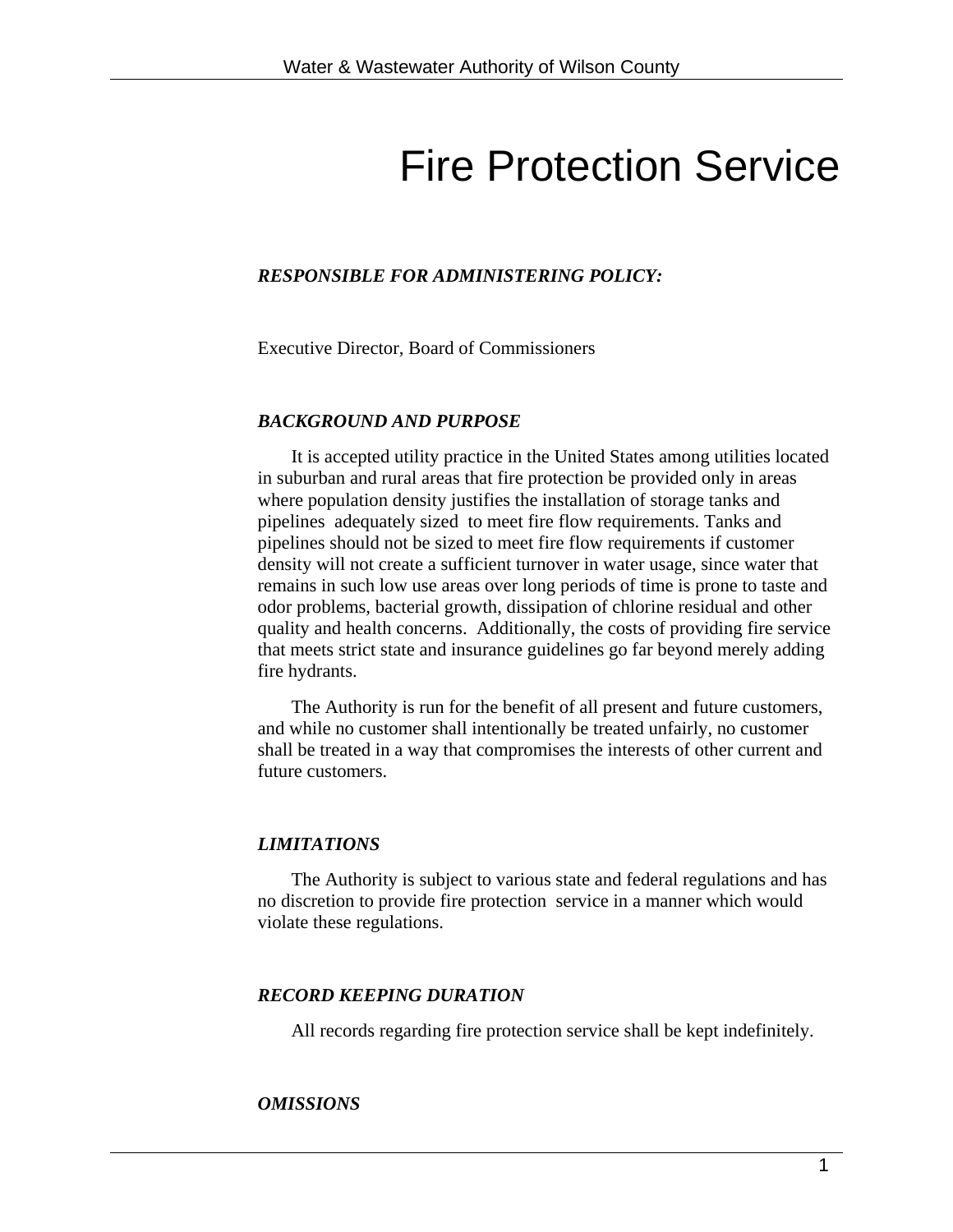In the absence of specific rules or policies, the disposition of situations involving fire protection service shall be made by the Board of Commissioners in accordance with its usual and customary practices.

| <b>Authority</b>                | <b>POLICY STATEMENT</b>                                                                                                                                                                                                                                                                                                         |                                                                                                                                                                                                                                   |  |
|---------------------------------|---------------------------------------------------------------------------------------------------------------------------------------------------------------------------------------------------------------------------------------------------------------------------------------------------------------------------------|-----------------------------------------------------------------------------------------------------------------------------------------------------------------------------------------------------------------------------------|--|
| approval of<br>hydrants         | 1 The Authority reserves the right to install and approve the<br>installation of all fire hydrants at any place within its system as it deems<br>necessary and appropriate and to refuse to allow hydrants on all or any part of<br>the system if it is determined that the system can not adequately support such<br>hydrants. |                                                                                                                                                                                                                                   |  |
|                                 |                                                                                                                                                                                                                                                                                                                                 | 2  The Authority reserves the right to approve the location and<br>specifications of fire hydrants and appurtenances on all lines furnished by<br>others in subdivisions, commercial or industrial areas or other such locations. |  |
| Hydrant<br><i>installation</i>  | 3  All fire hydrants and appurtenances shall be installed either by the<br>Authority or by an approved contractor, with installation meeting the<br>Authority's specifications.                                                                                                                                                 |                                                                                                                                                                                                                                   |  |
| <b>Operation of</b><br>hydrants | 4  No fire hydrant shall be operated by anyone other than authorized<br>fire department or Authority personnel, without the written consent of the<br>Authority.                                                                                                                                                                |                                                                                                                                                                                                                                   |  |
|                                 | 5 Fire hydrants shall be operated only with a wrench that is approved<br>by the Authority.                                                                                                                                                                                                                                      |                                                                                                                                                                                                                                   |  |
| <b>Hydrant</b> color<br>coding  | 6  Fire hydrants shall be color coded by either painting the entire<br>hydrant, painting the nozzle caps or attaching weather resistant color coded<br>tags to the nozzles according to the following standard, at 20 psi residual<br>pressure:                                                                                 |                                                                                                                                                                                                                                   |  |
|                                 | a) Red                                                                                                                                                                                                                                                                                                                          | 0 - 499 gallons per minute                                                                                                                                                                                                        |  |
|                                 | b) Orange                                                                                                                                                                                                                                                                                                                       | 500 - 999 gallons per minute                                                                                                                                                                                                      |  |
|                                 | c) Green                                                                                                                                                                                                                                                                                                                        | 1000 - 1500 gallons per minute                                                                                                                                                                                                    |  |
|                                 | d) Blue                                                                                                                                                                                                                                                                                                                         | $>1500$ gallons per minute                                                                                                                                                                                                        |  |
|                                 | only                                                                                                                                                                                                                                                                                                                            | Flow testing of fire hydrants shall be performed by Authority personnel                                                                                                                                                           |  |
|                                 | 7  The Authority does not in any way guarantee any pressure or flow<br>minimums with regard to fire hydrants or sprinkler systems.                                                                                                                                                                                              |                                                                                                                                                                                                                                   |  |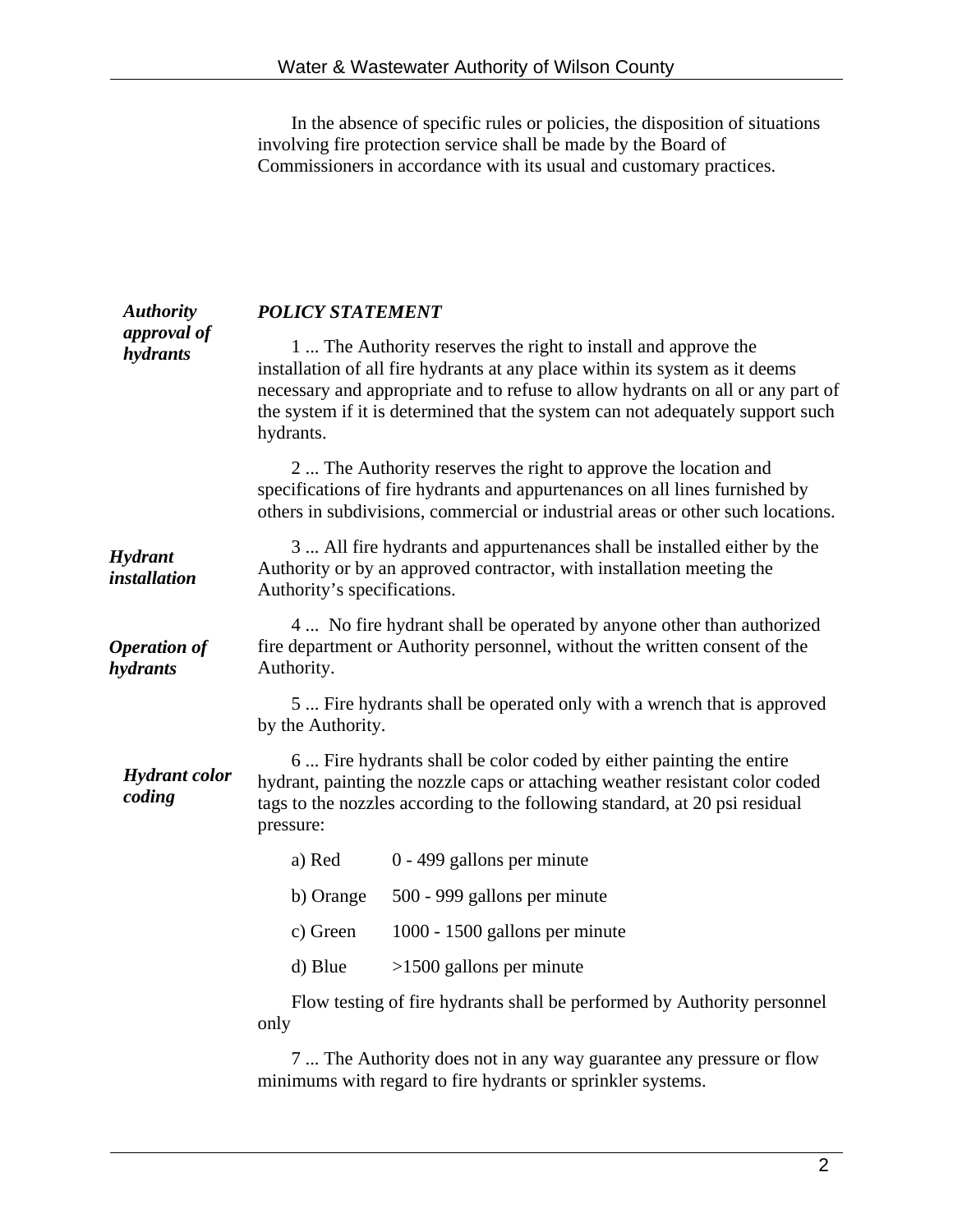| Hydrant<br><i>installation</i>                                               | 8 All fire hydrants and their appurtenances shall be installed within<br>Authority easements on private property whenever possible and not within<br>any public right-of-way.                                                                                                                                                                                                                                                    |  |  |
|------------------------------------------------------------------------------|----------------------------------------------------------------------------------------------------------------------------------------------------------------------------------------------------------------------------------------------------------------------------------------------------------------------------------------------------------------------------------------------------------------------------------|--|--|
|                                                                              | 9  Customers must pay for all labor and materials necessary to properly<br>install fire hydrants that are not normally supplied by the Authority.                                                                                                                                                                                                                                                                                |  |  |
| Use of hydrants<br>for filling<br>pools, etc.                                | 10.  Customers or builders who wish to use hydrants to fill swimming<br>pools or to obtain water to construct buildings must obtain permission from<br>the Authority.                                                                                                                                                                                                                                                            |  |  |
|                                                                              | 11.  When hydrants are used for such purposes as building construction<br>or filling of pools, a reducing appliance shall be attached to the nozzle of the<br>hydrant with an independent valve capable of regulating the supply. The<br>main valve of the hydrant must be fully opened at the beginning of each work<br>day and remain fully opened until the close of work at night, at which time it<br>must be fully closed. |  |  |
| <b>Unauthorized</b><br>use of hydrants                                       | 12. Any unauthorized person operating a hydrant without the consent<br>of the Authority shall be liable for water usage as estimated by the Authority<br>and any damage to equipment.                                                                                                                                                                                                                                            |  |  |
| Hydrant<br>damage                                                            | 13  Hydrant damage caused by vehicle accidents or any other<br>circumstance shall be reimbursed by the responsible party.                                                                                                                                                                                                                                                                                                        |  |  |
| <b>Fire sprinkler</b><br>systems                                             | 14  All fire sprinkler systems connections shall be subject to the<br>approval of the Authority.                                                                                                                                                                                                                                                                                                                                 |  |  |
|                                                                              | 15  Customers are not permitted to use the water from sprinkler<br>systems for any purpose other than fire protection.                                                                                                                                                                                                                                                                                                           |  |  |
|                                                                              | 16  No cross-connection is allowed between the sprinkler system and<br>potable water lines.                                                                                                                                                                                                                                                                                                                                      |  |  |
|                                                                              | 17  The Authority shall have right of access during business hours to<br>customers' premises for the purpose of inspecting fire protection systems.                                                                                                                                                                                                                                                                              |  |  |
|                                                                              | 18  Facilities installed for providing water to automatic sprinkler<br>systems for fire protection shall be owned and maintained by the customer.                                                                                                                                                                                                                                                                                |  |  |
|                                                                              | 19  Multiple connections for sprinkler service to one structure that is in<br>service at the effective date of this policy shall, for billing purposes only, be<br>considered a single connection.                                                                                                                                                                                                                               |  |  |
| <b>No Authority</b><br>responsibility<br>for customer<br><i>installation</i> | 20  By furnishing water service to a customer, the Authority assumes<br>no responsibility for seeing that the customer's installation complies with any<br>codes, regulations or standards other than those of the Authority.                                                                                                                                                                                                    |  |  |

**ADOPTION DATE: September 18, 2003**